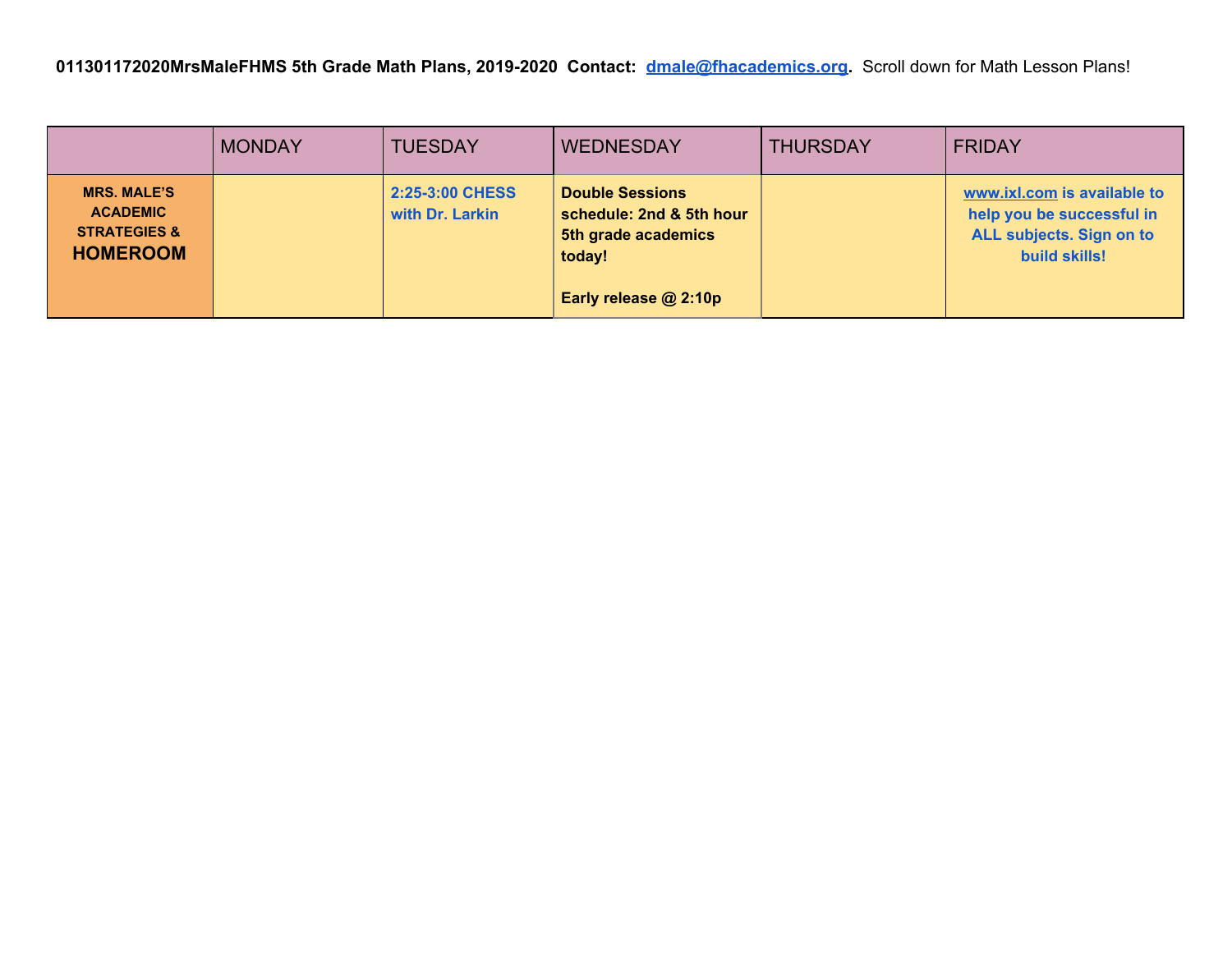|                                                                                    | <b>MONDAY</b>                                                                                                                                              | <b>TUESDAY</b>                                                                                                                                                                                       | <b>WEDNESDAY</b>                                                                                                                                                                                                          | <b>THURSDAY</b>                                                                                                      | <b>FRIDAY</b>                                                                                          |
|------------------------------------------------------------------------------------|------------------------------------------------------------------------------------------------------------------------------------------------------------|------------------------------------------------------------------------------------------------------------------------------------------------------------------------------------------------------|---------------------------------------------------------------------------------------------------------------------------------------------------------------------------------------------------------------------------|----------------------------------------------------------------------------------------------------------------------|--------------------------------------------------------------------------------------------------------|
| <b>5th Grade</b><br><b>MATHEMATICS</b><br>Lessons &<br><b>Activities this week</b> | Q3 DMR 2-1,<br>https://www.beyondtextbo<br>oks.org/Preschool-5th/Fift<br>h Grade/Math                                                                      | Q3 DMR 2-2,<br>https://www.beyondtextb<br>ooks.org/Preschool-5th/F<br>ifth Grade/Math                                                                                                                | <b>PBL DAY</b><br>2nd & 5th hour math<br>today<br>(no 6th hour math)                                                                                                                                                      | Q3 DMR 2-4,<br>https://www.beyondtext<br>books.org/Preschool-5t<br>h/Fifth Grade/Math                                | Q3 DMR, WK2, FRIDAY<br>FIVE,<br>https://www.beyondtext<br>books.org/Preschool-5t<br>h/Fifth Grade/Math |
| <b>GOOGLE</b><br><b>CLASSROOM</b><br><b>CODE:</b>                                  | CFA: (either DFA.1 OR<br>ER.DFA.1, but do<br>question 5 together).                                                                                         | 5.M.NF.B.04c - The<br><b>Highly Proficient</b><br>student can find the                                                                                                                               | <b>Lesson/Activity:</b><br>1. Quadrilaterals in<br>teams (same worksheet                                                                                                                                                  | 5.M.NF.B.04c - The<br><b>Highly Proficient</b><br>student can find the<br>area of a rectangle                        | 5.M.NF.B.04c - The<br><b>Highly Proficient</b><br>student can find the                                 |
| zmx87bb<br><b>Sections:</b>                                                        | 5.M.G.B.04 - The Highly<br><b>Proficient student can classify</b><br>two-dimensional figures in the<br>hierarchy based on<br>properties.                   | area of a rectangle<br>with fractional sides<br>by creating a real<br>world model to<br>demonstrate                                                                                                  | as used last Wednesday<br>for 6th hour class)<br>https://www.mathantics.<br>com/files/pdf/Exercises                                                                                                                       | with fractional sides<br>by creating a real<br>world model to<br>demonstrate<br>reasoning and scaling.               | area of a rectangle<br>with fractional sides<br>by creating a real<br>world model to<br>demonstrate    |
| 52/2nd Hour<br>56/5th Hour<br>57/6th Hour                                          | <b>INTRO</b> to this week's<br>concept:<br>5.M.NF.B.04c - The                                                                                              | reasoning and<br>scaling.                                                                                                                                                                            | <b>Quadrilaterals.pdf</b><br>2. Lesson/Activity: See<br>Google Classroom, "IXL                                                                                                                                            | Lesson/Activity:<br>ILLP: Focus on<br>algorithms & geometric                                                         | reasoning and scaling.<br><b>Self-correct homework</b><br>and hand it in!                              |
|                                                                                    | <b>Highly Proficient</b><br>student can find the<br>area of a rectangle<br>with fractional sides                                                           | Self-correct Monday's<br>homework and staple<br>into notebook.<br>Lesson/Activity:                                                                                                                   | for week of 1/13/2020"<br>to complete target<br>skills.                                                                                                                                                                   | shapes.<br>Homework/reinforce:<br>Find area while paying                                                             | <b>Lesson/Activity: See</b><br>Google Classroom,<br>"IXL for week of<br>1/13/2020" to complete         |
| <b>HIGHLIGHTED</b><br><b>LINKS ARE 5th</b><br><b>GRADE MATH</b>                    | by creating a real<br>world model to<br>demonstrate                                                                                                        | <b>Combine previous</b><br>concepts to attack a<br>new skill! Ppt.<br>w/whiteboards OR                                                                                                               | Homework: Work on IXL<br>for Week of 1/13/2020                                                                                                                                                                            | attention to squared<br>units.<br>https://www.mathantics<br>.com/files/pdfs/Worksh<br>eets Area.pdf                  | target skills.<br>ILLP: Focus on<br>algorithms & geometric                                             |
| <b>RESOURCES</b><br><b>TO SUPPORT</b><br><b>THIS WEEK'S</b><br><b>LESSONS.</b>     | reasoning and scaling.<br>Lesson/Activity: 6<br>concepts we've already<br>covered that we will<br>now use in a different<br>way.<br>https://www.beyondtext | paper pencil & verbal<br>interaction:<br>https://www.beyondtex<br>tbooks.org/Preschool-5<br>th/Fifth Grade/Math/St<br>andards/5.M.NF.B.04c/<br><b>Teacher Submitted Re</b><br>sources/Presentations/ | <b>ONLINE RESOURCES:</b><br><b>FINDING AREA USING</b><br><b>SQUARE UNITS</b><br>https://www.bing.com/videos/<br>search?q=FINDING+AREA+WI<br>TH+MIXED+NUMBER+SIDES&<br>&view=detail∣=219B1E987<br>17C40386C55219B1E98717C4 | <b>ONLINE RESOURCES:</b><br><b>SQUARE UNITS IN</b><br><b>AREA</b><br>https://www.bing.com/v<br>ideos/search?q=A+Rect | shapes.<br>Homework: NONE, so<br>read, read, read!<br><b>ONLINE RESOURCES:</b>                         |
|                                                                                    | books.org/@api/deki/file                                                                                                                                   | <b>Area with Fractional</b><br><b>Sides Presentation</b>                                                                                                                                             | 0386C55&&FORM=VRDGAR&r                                                                                                                                                                                                    | angle+in+Square+Units                                                                                                |                                                                                                        |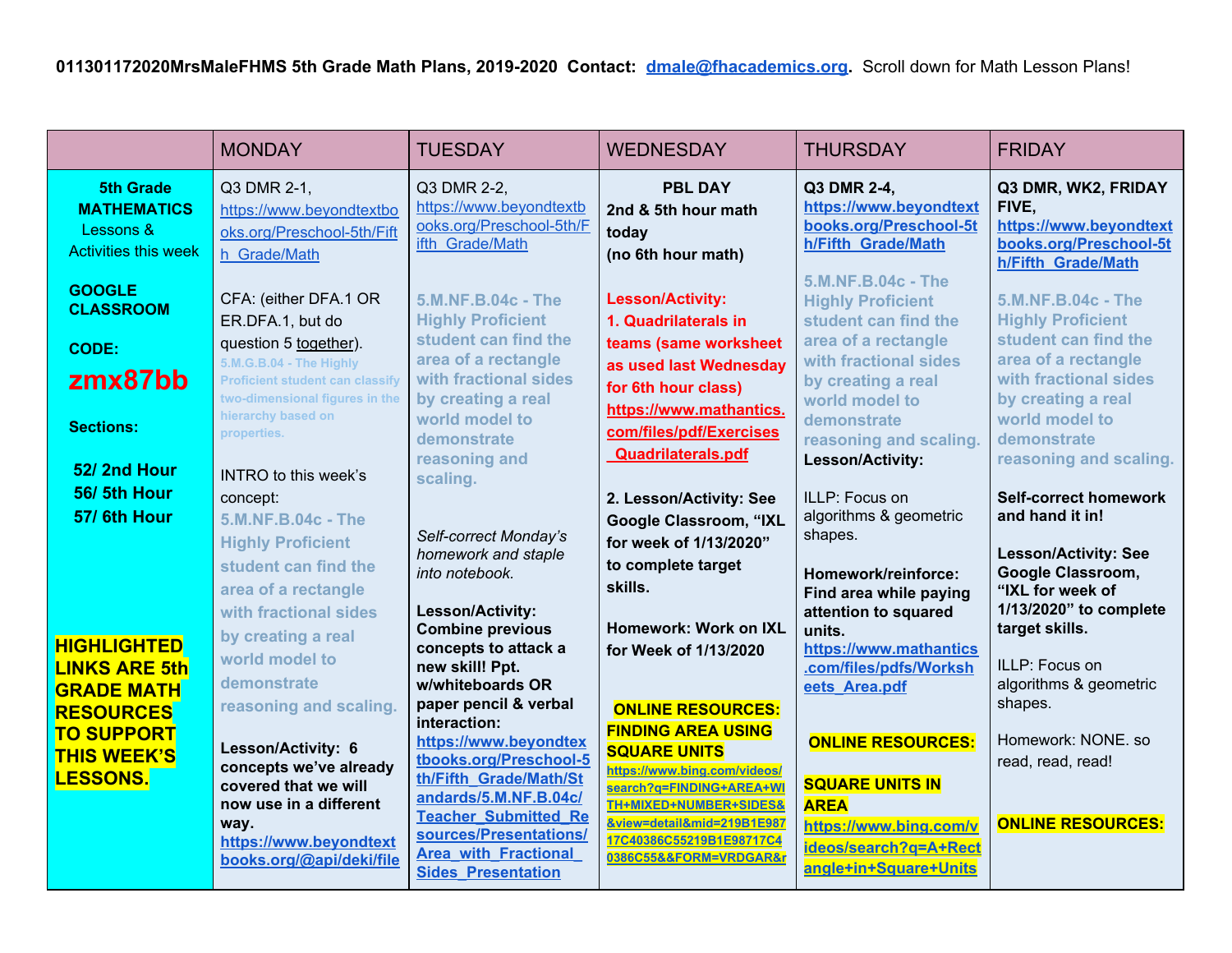| <b>HIGHLIGHTED</b><br><b>LINKS ARE 5th</b><br><b>GRADE MATH</b><br><b>RESOURCES,</b><br>continued.<br><b>ONLINE RESOURCES:</b><br><b>FINDING BASIC AREA OF A</b> | s/40623/Daily Warm Up<br>Activity.pdf?origin=mt-<br>web<br>Homework/reinforce:<br><b>Using our 'multiplying</b><br>fractions or improper<br>fractions' skills, find<br>area of a rectangle with<br>fractional or mixed<br>number sides. Note<br>that these problems do<br>not have units, but<br>units will be covered on<br>Thursday.<br>https://www.beyondtext<br>books.org/@api/deki/file<br>s/90459/PDF Area of R<br>ectangle with Fraction<br>al Sides.pdf?origin=mt-<br>web<br><b>THIS WEEK'S IXL</b><br><b>ASSIGNMENTS(SEE</b><br><b>Google Classroom for</b><br>links!):<br><b>Section EE: Geometric</b><br><b>Measurement, Area of</b><br><b>Regular Quadrilaterals,</b><br>#5, 6, 11, 12 All due for<br>a grade by Friday.<br>ILLP: Focus on<br>algorithms & geometric<br>shapes. | ILLP: Focus on<br>algorithms & geometric<br>shapes.<br>Homework: Work on<br>IXL, Week of 1/13/2020.<br><b>ONLINE RESOURCES:</b><br><b>RECTANGLES WITH</b><br><b>MIXED NUMBER SIDES</b><br>https://www.bing.com/videos/s<br>earch?q=FINDING+AREA+WI<br>TH+MIXED+NUMBER+SIDES<br>&&view=detail∣=9E04541B<br><b>BBACB2915DE09E04541BBB</b><br>ACB2915DF0&&FORM=VRDG<br>AR&ru=%2Fvideos%2Fsearch<br>%3Fq%3DFINDING%2520AR<br>EA%2520WITH%2520MIXED<br>%2520NUMBER%2520SIDES<br>%26gs%3Dn%26form%3DQB<br>VR%26sp%3D-1%26pq%3Dfil<br>ding%2520area%2520with%25<br>20mixed%2520number%2520s<br>ides%26sc%3D0-36%26sk%3<br>D%26cvid%3D8520B31E678D<br>4EB89A62F3DE263FFEF9<br><b>AREA WITH</b><br><b>FRACTIONAL SIDES</b><br>https://www.bing.com/videos/s<br>earch?q=FINDING+AREA+WI<br>TH+MIXED+NUMBER+SIDES<br>&&view=detail∣=BAA1620<br>D0FF27F96F967BAA1620D0F<br>F27F96F967&&FORM=VRDG<br>AR&ru=%2Fvideos%2Fsearch<br>%3Fa%3DFINDING%2520AR<br>EA%2520WITH%2520MIXED | u=%2Fvideos%2Fsearch%3Fq<br>%3DFINDING%2520AREA%25<br>20WITH%2520MIXED%2520NU<br>MBER%2520SIDES%26gs%3D<br>n%26form%3DQBVR%26sp%3<br>D-1%26pq%3Dfinding%2520ar<br>ea%2520with%2520mixed%25<br>20number%2520sides%26sc%<br>3D0-36%26sk%3D%26cvid%3<br>D8520B31E678D4EB89A62F3<br>DE263FFEF9<br><b>FINDING AREA USING</b><br><b>ALGORITHM</b><br>https://www.bing.com/videos/<br>search?q=FINDING+AREA+WI<br>TH+FRACTIONAL+SIDES&&vi<br>ew=detail∣=7F4259F782B<br>B805030B27F4259F782BB805<br>030B2&&FORM=VRDGAR&ru<br>=%2Fvideos%2Fsearch%3Fq<br>%3DFINDING%2520AREA%25<br>20WITH%2520FRACTIONAL%<br>2520SIDES%26gs%3Dn%26for<br>m%3DQBVR%26sp%3D-1%26<br>pq%3Dfinding%2520area%252<br>0with%2520fractional%2520si<br>des%26sc%3D4-34%26sk%3D<br>%26cvid%3D57BB8E27D89E4<br>07AA83CA026A7EE047C | &&view=detail∣=80<br>A51C919402B80C28928<br>0A51C919402B80C2892<br><b>&amp;&amp;FORM=VRDGAR&amp;ru</b><br>=%2Fvideos%2Fsearch<br>%3Fq%3DA%2BRectan<br>gle%2Bin%2BSquare%<br>2BUnits%26FORM%3D<br><b>VDMHRS</b><br><b>HOW TO COMPUTE</b><br><b>AREA, PAYING</b><br><b>ATTENTION TO UNITS OF</b><br><b>MEASURE.</b><br>https://www.mathantics<br>.com/lesson/area | <b>FIND AREA USING</b><br><b>MODELS</b><br>https://www.bing.com/videos/<br>search?q=FINDING+AREA+U<br>SING+REAL+WORLD+MODE<br>L&&view=detail∣=04C845<br>F0AA345CF725F404C845F0A<br>A345CF725F4&&FORM=VRD<br>GAR&ru=%2Fvideos%2Fsear<br>ch%3Fq%3DFINDING%2520A<br>REA%2520USING%2520REAL<br>%2520WORLD%2520MODEL<br>%26qs%3Dn%26form%3DQB<br>VR%26sp%3D-1%26pq%3Dfin<br>ding%2520area%2520using%<br>2520real%2520world%2520m<br>odel%26sc%3D0-35%26sk%3<br>D%26cvid%3D729C04E7A413<br>4A77B6A0D62F5179BBC0<br><b>STRATEGIES FOR</b><br><b>SOLVING WORD</b><br><b>PROBLEMS</b><br>https://www.bing.com/videos/<br>search?q=SOLVING+FRACTI<br>ONAL+AREA+WORD+PROBL<br>EMS&ru=%2fvideos%2fsearc<br>h%3fq%3dSOLVING%2520FR<br>ACTIONAL%2520AREA%2520<br>WORD%2520PROBLEMS%26<br>qs%3dn%26form%3dQBVR%<br>26sp%3d-1%26pq%3dsolving<br>%2520fractional%2520area%2<br>520word%2520problems%26s<br>c%3d0-37%26sk%3d%26cvid<br>%3d7F8A32FF0D574F7194CB<br>4F91CE5C23ED&view=detail&<br>mid=7AA4425480FA82906A37<br>7AA4425480FA82906A37&&F |
|------------------------------------------------------------------------------------------------------------------------------------------------------------------|---------------------------------------------------------------------------------------------------------------------------------------------------------------------------------------------------------------------------------------------------------------------------------------------------------------------------------------------------------------------------------------------------------------------------------------------------------------------------------------------------------------------------------------------------------------------------------------------------------------------------------------------------------------------------------------------------------------------------------------------------------------------------------------------|--------------------------------------------------------------------------------------------------------------------------------------------------------------------------------------------------------------------------------------------------------------------------------------------------------------------------------------------------------------------------------------------------------------------------------------------------------------------------------------------------------------------------------------------------------------------------------------------------------------------------------------------------------------------------------------------------------------------------------------------------------------------------------------------------------------------------------------------------------------------------------------------------------------------------------------------------------------------|------------------------------------------------------------------------------------------------------------------------------------------------------------------------------------------------------------------------------------------------------------------------------------------------------------------------------------------------------------------------------------------------------------------------------------------------------------------------------------------------------------------------------------------------------------------------------------------------------------------------------------------------------------------------------------------------------------------------------------------------------------------------------------------------|-----------------------------------------------------------------------------------------------------------------------------------------------------------------------------------------------------------------------------------------------------------------------------------------------------------------------------------------------------------------|----------------------------------------------------------------------------------------------------------------------------------------------------------------------------------------------------------------------------------------------------------------------------------------------------------------------------------------------------------------------------------------------------------------------------------------------------------------------------------------------------------------------------------------------------------------------------------------------------------------------------------------------------------------------------------------------------------------------------------------------------------------------------------------------------------------------------------------------------------------------------------------------------------------------------------------------------------------------------------------------------------------------------------|
|------------------------------------------------------------------------------------------------------------------------------------------------------------------|---------------------------------------------------------------------------------------------------------------------------------------------------------------------------------------------------------------------------------------------------------------------------------------------------------------------------------------------------------------------------------------------------------------------------------------------------------------------------------------------------------------------------------------------------------------------------------------------------------------------------------------------------------------------------------------------------------------------------------------------------------------------------------------------|--------------------------------------------------------------------------------------------------------------------------------------------------------------------------------------------------------------------------------------------------------------------------------------------------------------------------------------------------------------------------------------------------------------------------------------------------------------------------------------------------------------------------------------------------------------------------------------------------------------------------------------------------------------------------------------------------------------------------------------------------------------------------------------------------------------------------------------------------------------------------------------------------------------------------------------------------------------------|------------------------------------------------------------------------------------------------------------------------------------------------------------------------------------------------------------------------------------------------------------------------------------------------------------------------------------------------------------------------------------------------------------------------------------------------------------------------------------------------------------------------------------------------------------------------------------------------------------------------------------------------------------------------------------------------------------------------------------------------------------------------------------------------|-----------------------------------------------------------------------------------------------------------------------------------------------------------------------------------------------------------------------------------------------------------------------------------------------------------------------------------------------------------------|----------------------------------------------------------------------------------------------------------------------------------------------------------------------------------------------------------------------------------------------------------------------------------------------------------------------------------------------------------------------------------------------------------------------------------------------------------------------------------------------------------------------------------------------------------------------------------------------------------------------------------------------------------------------------------------------------------------------------------------------------------------------------------------------------------------------------------------------------------------------------------------------------------------------------------------------------------------------------------------------------------------------------------|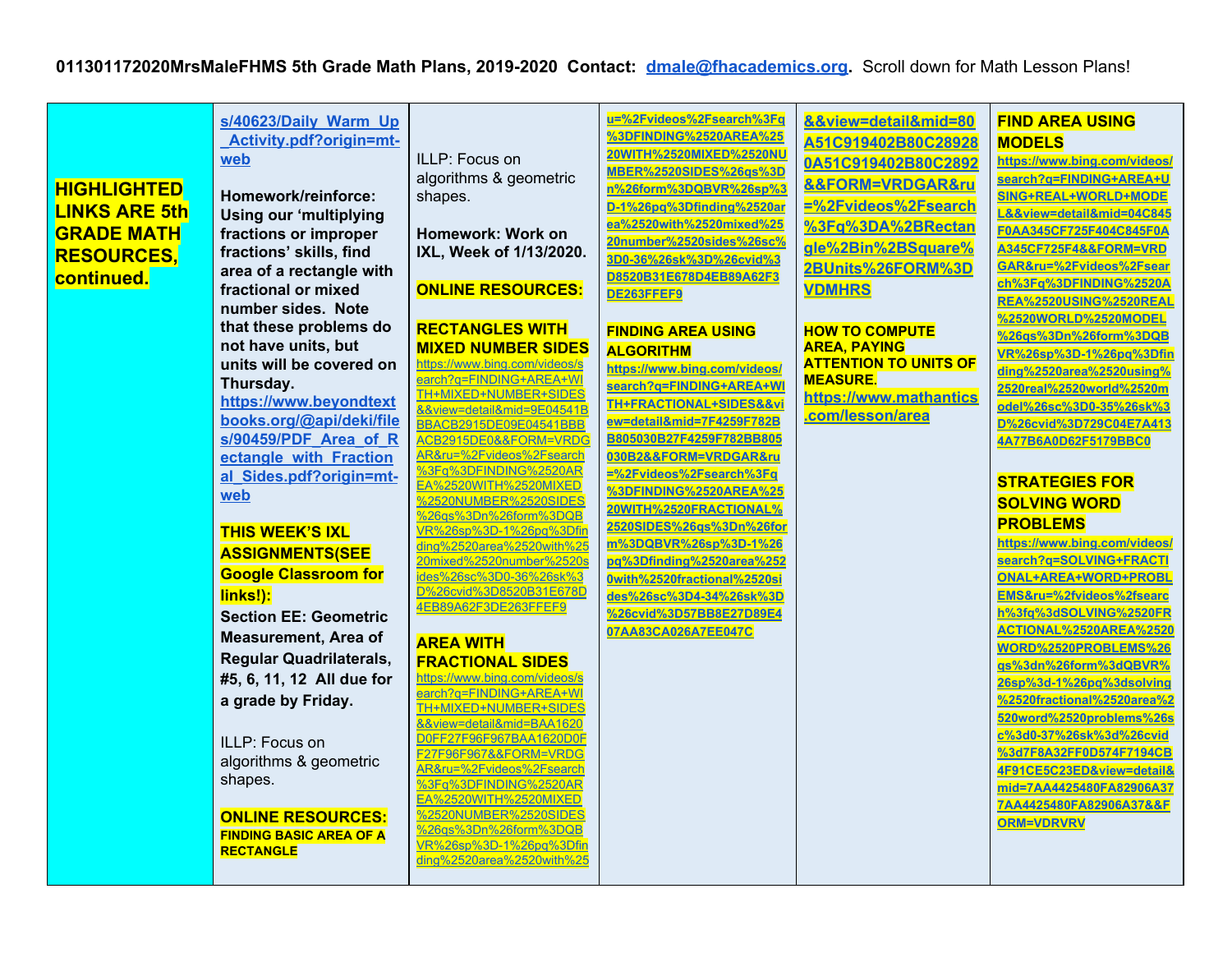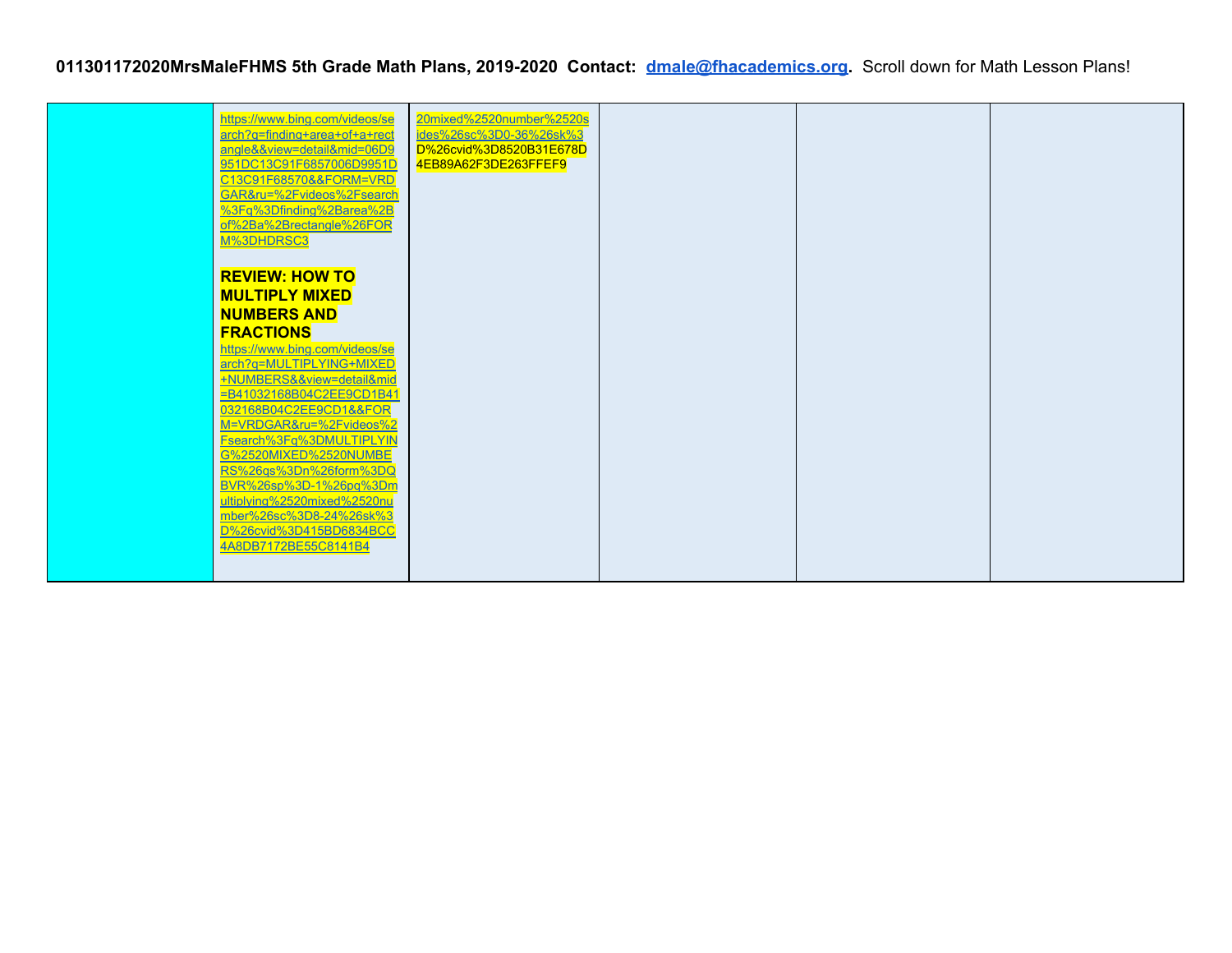|                                                                                                                                                  | <b>MONDAY</b>                                                                                                                                                                                                                                                                                                        | <b>TUESDAY</b>                                                                                                                                                                                                                                                               | <b>WEDNESDAY</b>                                                                                                                                                                                                                                                                                                                                                                                                      | <b>THURSDAY</b>                                                                                                                                                                                                                                                                                                  | <b>FRIDAY</b>                                                                                                                                                                                                                  |
|--------------------------------------------------------------------------------------------------------------------------------------------------|----------------------------------------------------------------------------------------------------------------------------------------------------------------------------------------------------------------------------------------------------------------------------------------------------------------------|------------------------------------------------------------------------------------------------------------------------------------------------------------------------------------------------------------------------------------------------------------------------------|-----------------------------------------------------------------------------------------------------------------------------------------------------------------------------------------------------------------------------------------------------------------------------------------------------------------------------------------------------------------------------------------------------------------------|------------------------------------------------------------------------------------------------------------------------------------------------------------------------------------------------------------------------------------------------------------------------------------------------------------------|--------------------------------------------------------------------------------------------------------------------------------------------------------------------------------------------------------------------------------|
| <b>HONORS/</b><br><b>ADVANCED</b><br><b>MATHEMATICS</b><br>Section 53, 3rd<br><b>Hour</b><br>Lessons &<br><b>Activities this</b><br>week         | Q3 DMR 2-1,<br>https://www.beyondtextbooks.or<br>g/6th-8th/Sixth Grade/Math<br>CFA: (ER.DFA.1) 6.M.EE.C.09<br>- The Highly Proficient<br>student can create a<br>real-world context using<br>dependent and independent<br>variables by constructing a<br>table, graph, or equation.                                  | Q3 DMR, 2-2.<br>https://www.beyondtextb<br>ooks.org/6th-8th/Sixth G<br>rade/Math<br>6.M.G.A.03 - The Highly<br><b>Proficient student can find a</b><br>missing vertex of a polvgon<br>on a coordinate plane given<br>other vertices.<br><b>INTRO of 2 of 2</b><br>concepts   | <b>NO 3RD HOUR TODAY,</b><br>but remember to<br>complete Google<br><b>Classroom/ "IXL for</b><br>Week of 1/13/2020" by<br>Friday!<br><b>ONLINE RESOURCES:</b><br><b>FINDING VERTICAL OR</b>                                                                                                                                                                                                                           | Q3 DMR, 2-3,<br>https://www.beyondtextb<br>ooks.org/6th-8th/Sixth G<br>rade/Math<br>6.M.G.A.03 - The<br><b>Highly Proficient</b><br>student can find a<br>missing vertex of a<br>polygon on a<br>coordinate plane                                                                                                | Q3 DMR, Week 2,<br>Friday Five,<br>https://www.beyond<br>textbooks.org/6th-8t<br>h/Sixth Grade/Math<br>6.M.G.A.03 - The<br><b>Highly Proficient</b><br>student can find a<br>missing vertex of<br>a polygon on a               |
| <b>GOOGLE</b><br><b>CLASSROOM</b><br><b>CODE:</b><br>yq3ybyf<br><b>HIGHLIGHTED</b><br><b>ARE HONORS</b><br><b>LEVEL MATH</b><br><b>RESOURCES</b> | <b>INTRO to 1 or 2 new concepts</b><br>6.M.G.A.03 - The Highly<br><b>Proficient student can find a</b><br>missing vertex of a polygon<br>on a coordinate plane given<br>other vertices.<br><b>Lesson/Activity (Ppt. with</b><br>whiteboard & markers): It's<br>been a while - review<br>coordinate pairs vocabulary. | 6.M.NS.C.08 - The<br><b>Highly Proficient</b><br>student can use<br>absolute value to find<br>the distance between<br>two points with the<br>same first or second<br>coordinate in<br>real-world context.<br>Self-correct Monday's<br>homework and staple<br>into notebooks  | <b>HORIZONTAL</b><br><b>DISTANCES</b><br>https://www.bing.com/videos<br>/search?q=USE+ABSOLUTE+<br>VALUE+TO+FIND+A+DISTAN<br>CE+ON+COORDINATE+PLA<br>NE&&view=detail∣=E6C9<br>72E8DB156A774CC3E6C972<br>E8DB156A774CC3&&FORM=<br>VRDGAR&ru=%2Fvideos%2F<br>search%3Fq%3DUSE%2520A<br>BSOLUTE%2520VALUE%252<br>0TO%2520FIND%2520A%252<br>0DISTANCE%2520ON%2520<br><b>COORDINATE%2520PLANE</b><br>%26gs%3Dn%26form%3DQB | given other vertices.<br>6.M.NS.C.08 - The<br><b>Highly Proficient</b><br>student can use<br>absolute value to find<br>the distance between<br>two points with the<br>same first or second<br>coordinate in<br>real-world context.<br><b>Lesson/Activity:</b><br>https://www.beyondtext                          | coordinate plane<br>given other<br>vertices.<br>6.M.NS.C.08 - The<br><b>Highly Proficient</b><br>student can use<br>absolute value to<br>find the distance<br>between two<br>points with the<br>same first or<br><b>second</b> |
| <b>TO SUPPORT</b><br><b>THIS WEEK'S</b><br><b>LESSONS.</b>                                                                                       | https://www.beyondtextbook<br>s.org/@api/deki/files/43465/6<br>.G.03 Vocab PDF.pdf?origi<br>n=mt-web<br><b>Homework: Using coordinate</b><br>pairs to interpret maps<br>https://www.beyondtextbooks<br>.org/@api/deki/files/98424/Wo<br>rksheet 1-9-14.pdf?origin=m<br>t-web                                         | <b>Lesson/Activity (Ppt.</b><br>with graph paper):<br>https://www.beyondte<br>xtbooks.org/6th-8th/Si<br>xth Grade/Math/Stand<br>ards/6.M.NS.C.08/Tea<br>cher Submitted Reso<br>urces/Presentations/A<br><b>bsolute Value and Q</b><br>uadrilaterals Present<br><b>ations</b> | VR%26sp%3D-1%26pq%3Du<br>se%2520absolute%2520value<br>%2520to%2520find%2520a%<br>2520distance%2520on%2520<br>coordinate%2520plane%26sc<br>%3D0-57%26sk%3D%26cvid<br>%3D5C33128AC33649DAA62<br>9AC0437EFF21C<br><b>FINDING DISTANCE</b><br><b>USING ABSOLUTE</b><br><b>VALUE</b><br>https://www.bing.com/videos<br>/search?q=USE+ABSOLUTE+<br><b>VALUE+TO+FIND+A+DISTAN</b>                                            | books.org/6th-8th/Sixth<br><b>Grade/Math/Standards</b><br><b>/6.M.G.A.03/Teacher S</b><br>ubmitted Resources/Pr<br>esentations/Coordinate<br><b>Review</b><br><b>Homework: Practice</b><br>graphing and<br>interpreting distances.<br>https://www.beyondtext<br>books.org/@api/deki/fil<br>es/43953/CoordinateGr | coordinate in<br>real-world<br>context.<br>Self-correct<br>Thursday's<br>homework; hand-in<br>for a grade.<br><b>Lesson/Activity:</b><br><b>See Google</b><br><b>Classroom, "IXL</b><br>for week of                            |